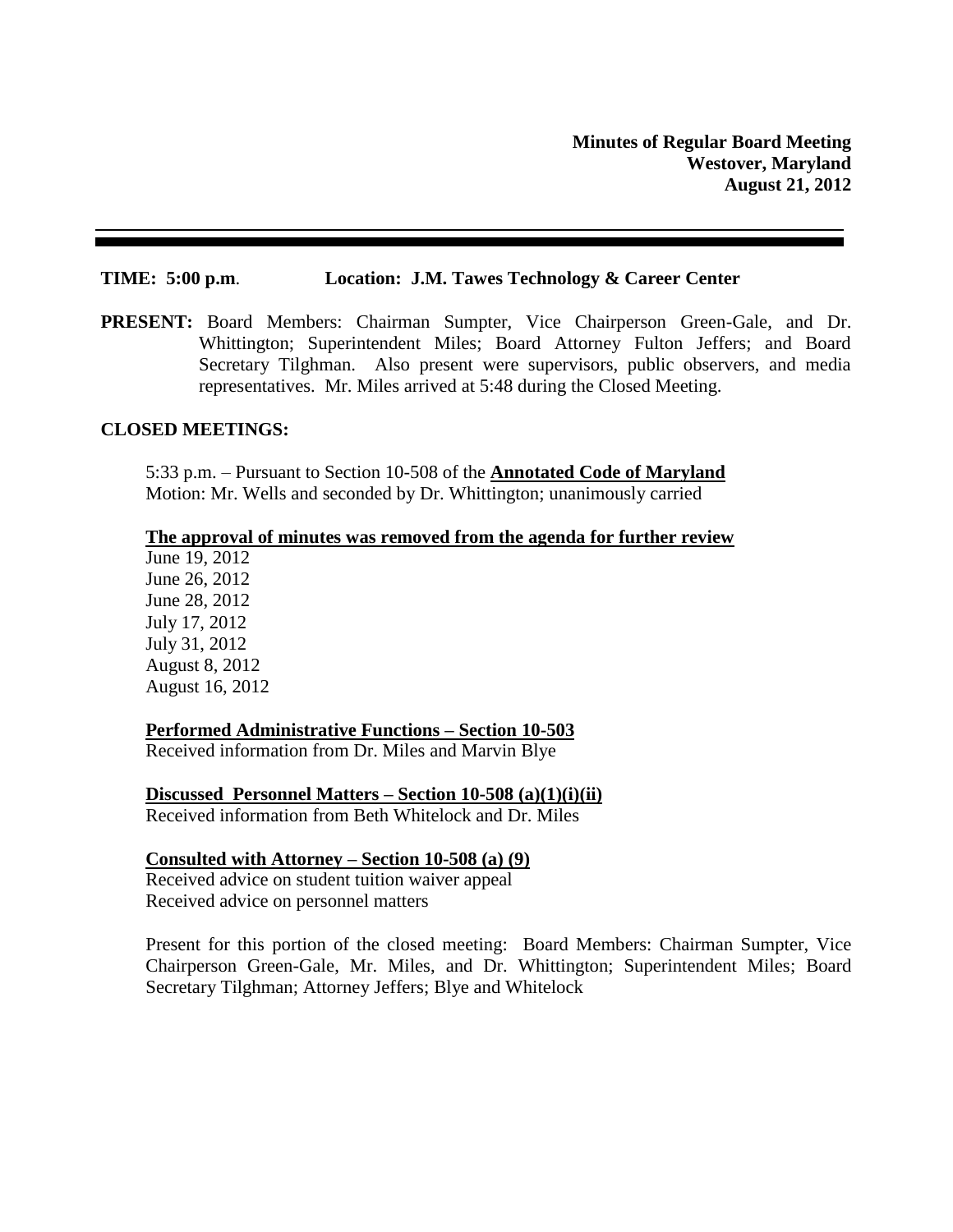# **6. RECONVENED TO OPEN WORK SESSION: 6:42p.m.**

# **Policies**

Mr. Lawson presented revisions to Policy #200-21, Guidelines for Releasing School System & Individual School Information to the Board for review. Chairman Sumpter requested that parents be made aware they do not have to sign the guidelines for releasing information forms. He also stated that if schools do not get the forms back from parents, SCPS should consider it a refusal.

Mr. Lawson presented revised Policy #800-09, Public Information and Communication to the Board for review and discussion.

Dr. Miles presented revised Policy #300-11, Vendor Relations, for the Board's approval during the regular meeting. This is a new policy that includes debarment procedures as requested by the Maryland State Department of Education.

Mr. Turner presented revisions to Policy #500-27, Home Instruction.

Ms. Carter presented revisions to Policy #600-42, Use of Video Cameras for Security. Mr. Miles suggested that a clause be added to the policy that sets a time frame that if the camera is not working, SCPS give a time the inoperable cameras will be repaired.

# **7. Reconvene in Open Regular Session – 7:00 p.m.**

# **8. Pledge of Allegiance**

# **9. Adoption of Agenda**

# **10. Approval of Minutes:**

June 19, 2012 June 26, 2012 June 28, 2012 July 17, 2012 July 31, 201 August 8, 2012 August 16, 2012 August 21, 2012

Motion – Mr. Miles and seconded Vice Chairperson; unanimously carried to table the minutes for further review.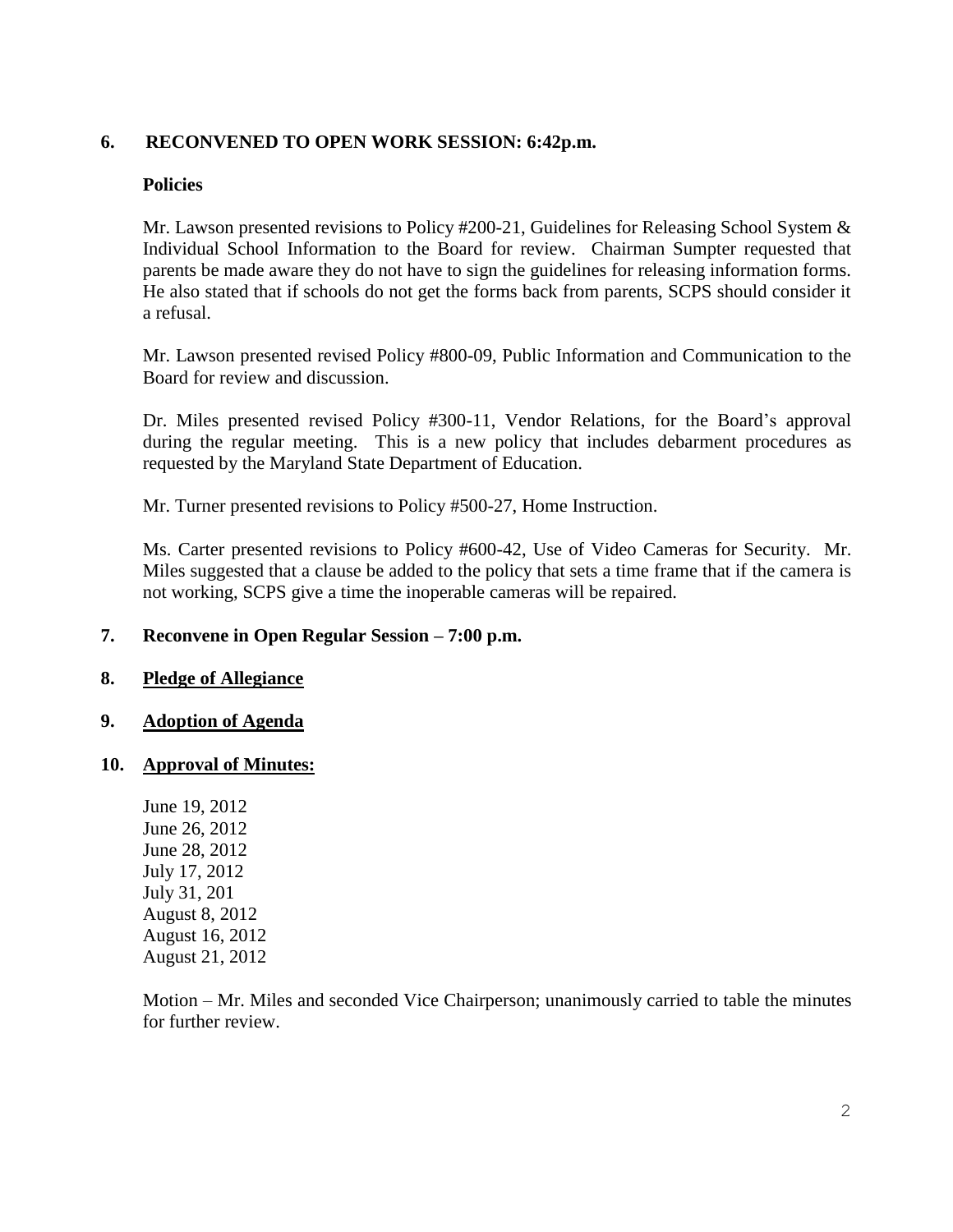# **Announcement of Closed Meetings**

Chairman Sumpter announced that the Somerset County Board of Education met in Closed Session on August 21, 2012 from 5:43 p.m. to 6:40 p.m. pursuant to Section 10-508 of the *Maryland Annotated Code* for the reasons listed below:

- $\triangleright$  To discuss personnel matters Section 10-508(a)(1)(i)(ii)
- $\triangleright$  To perform administrative functions Section 10-503
- $\triangleright$  To consult with legal counsel to obtain legal advice Section 10-508(a)(7)

# **11. Public Participation**

Heard Public Comments from:

Mr. Kirkland Hall, an advocate for children, addressed the recent issue in the newspaper "ECI is a Blessing". He stated that a "Black Star Project" is being proposed to as an offensive reaction to the article. The project encourages African American Males to take their children to school on the first day and get involved in their children's education.

# **United Way**

Ms. Pamela Gregory presented plaques to the principals' of the schools. United Way has a partnerships with the Dolly Parton's Youth Program. This program offers Somerset County children ages 0-5 the opportunity to receive a book a month.

# **Student Board Introduction**

The student Board members were introduced. Mr. Cavins from Washington Academy & High School and Mr. Mason of Crisfield Academy & High School. Both students presented informative reports and were thanked and welcomed by the Board.

# **12. OLD BUSINESS**

# **Policies**

# **#200-18, Student Transportation**

It was the consensus of opinion of the Board to table Policy #200-18, Student Transportation for further discussion.

# **#300-11, Vendor Relations**

The Board will vote on Policy #300-11, Vendor Relations at the September 18, 2012 Board meeting.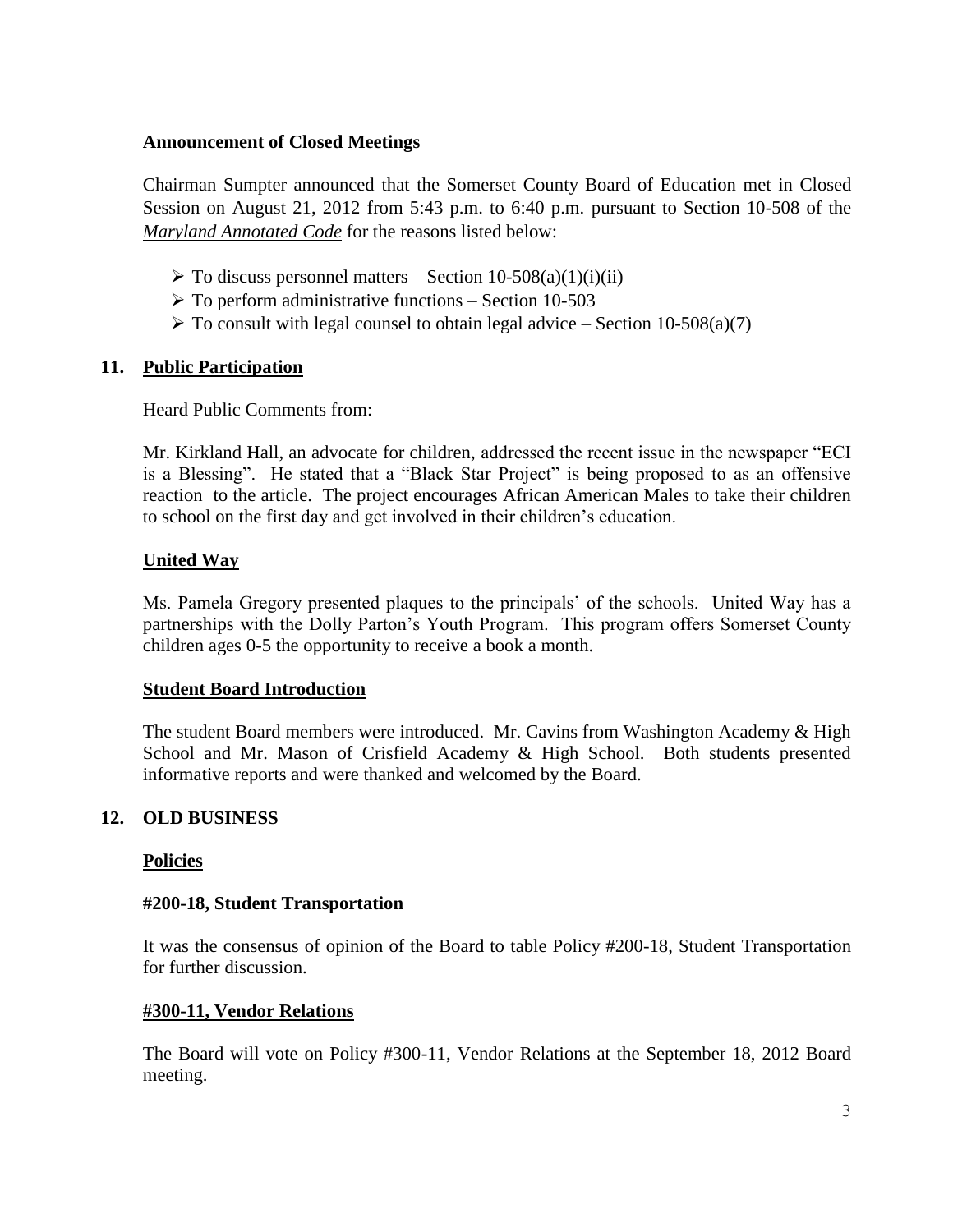### **#500-27, Home Instruction**

The Board will vote on Policy #500-27 at the September 18, 2012 Board meeting.

### **#600-42, Use of Video Cameras for Security**

The Board will vote on Policy #600-42, Use of Video Cameras for Security at the September 18, 2012 Board meeting. The revision will include requested corrections.

# **13. NEW BUSINESS**

### **A. Finance Reports**

Mr. Blye will present the monthly finance and food service reports to the Board at the September 18, 2012 Board meeting.

### **B. Curriculum & Instruction**

#### **State Assessment Data Presentation**

Ms. Hopkins showed a presentation on students' Annual Measurable Progress. There have been changes made by the State. Every school will be different based on the school's AMO scores. So far, all schools met targets and set by MSDE. The high schools broke a 80% proficient score. Ms. Hopkins stated that the curriculum will be changed and aligned with the State test.

Mr. Elebash presented the Board with a summary of Professional Development held for staff during the summer.

# **C. New Copier Lease Agreement**

Moved – Mr. Miles and seconded by Dr. Whittington to approve the new copier lease agreement with Canon Business Systems.

# **D. Policies**

# **Policy #200-21, Guidelines for Releasing School System & Individual School Information**

Mr. Lawson presented revised Policy #200-21 for the Board's review and study. The Board will vote at the September Board meeting.

# **Policy #800-09, Public Information and Communications**

Mr. Lawson presented revised Policy #800-09 for the Board's review and study.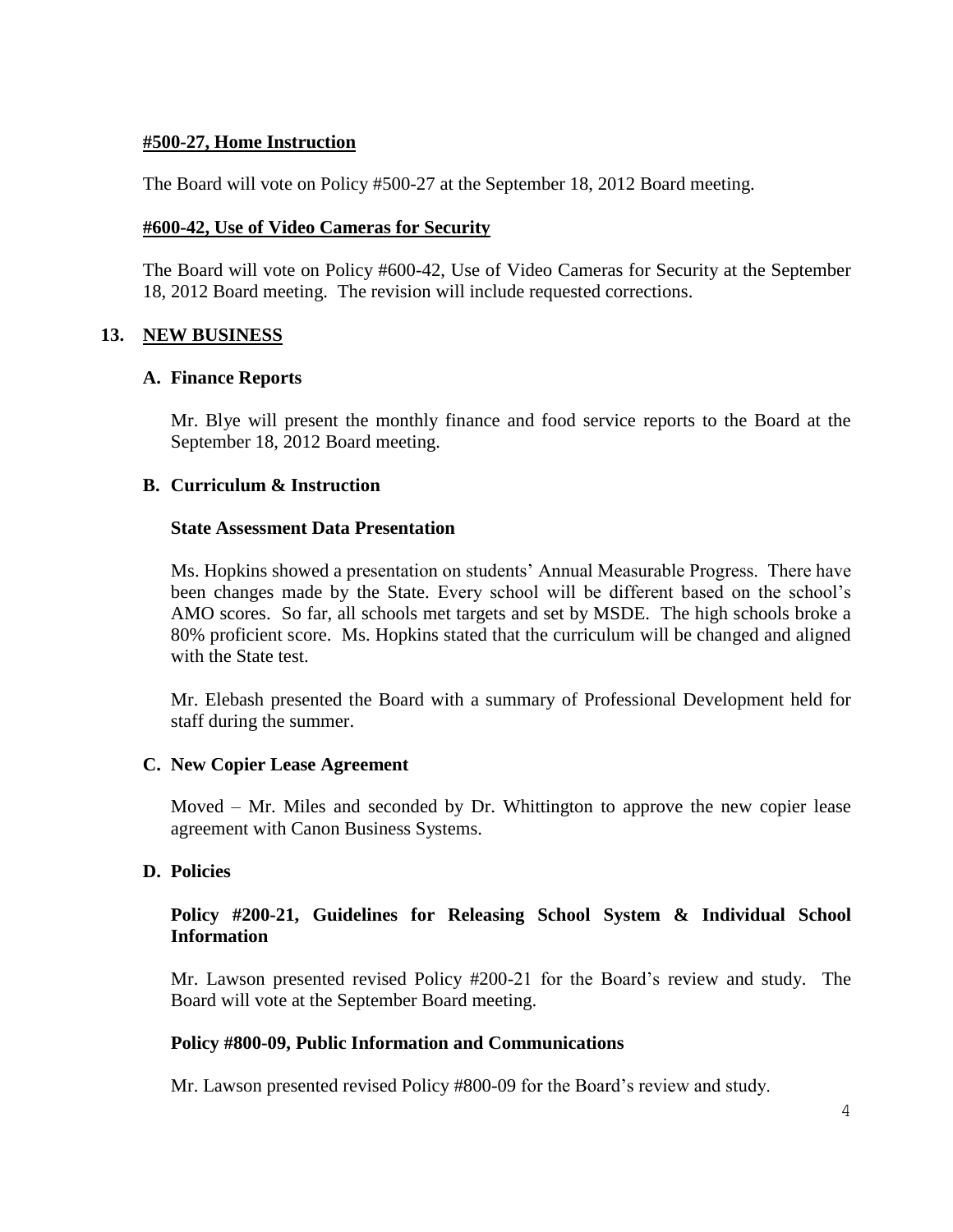# **E. HUMAN RESOURCES – NEW HIRE, RETIREES, RESIGNATIONS**

Ms. Whitelock informed the Board that seventeen new teachers were hired and all teaching positions were filled by August 20, 2012.

# Separation/Resignation

William Laird, Pamela Lauer, Christina McQuaid, Elizabeth Miller, Jenna Ryerson, April Todd

### New Hires – Professional Staff

Thomas Bonniwell, Timothy Dukes, Taylor Estes, Christina South, Amanda Thomas, Shannon Thomas

#### Transfers

David Edwards, Jessica Hickman, Julie Laird, Kolby Noble, Ann Saecker, Shannon Thomas, Donald Rush, Annette Waggoner

### **Job Descriptions**

Ms. Whitelock presented revised job descriptions for the Public Relations Specialist, the Supervisor of Public Relations, and the School Counselor for the Board's review. The Board will vote at the September 18, 2012 Board meeting.

# **14. SUPERINTENDENT AND BOARD MEMBER COMMENTS**

Mr. Miles thanked the teachers for attending the professional development meetings and workshops during the summer.

Dr. Whittington welcomed all the new Student Board Members. He stated that he would like to hear more input from the Student Representatives. Dr. Whittington expressed that while he was pleased with the teacher turnout at SCPS Opening Day, he expected teachers to dress more professionally.

Ms. Green-Gale welcomed everyone to a new school year and welcomed the Student Board members.

Dr. Miles stated that she was excited about the professional development that was held during the summer and that the workshops were preparing SCPS staff for future student achievement. Teachers' professional responsibility is being addressed. Dr. Miles welcomed the new and returning Student Board representatives.